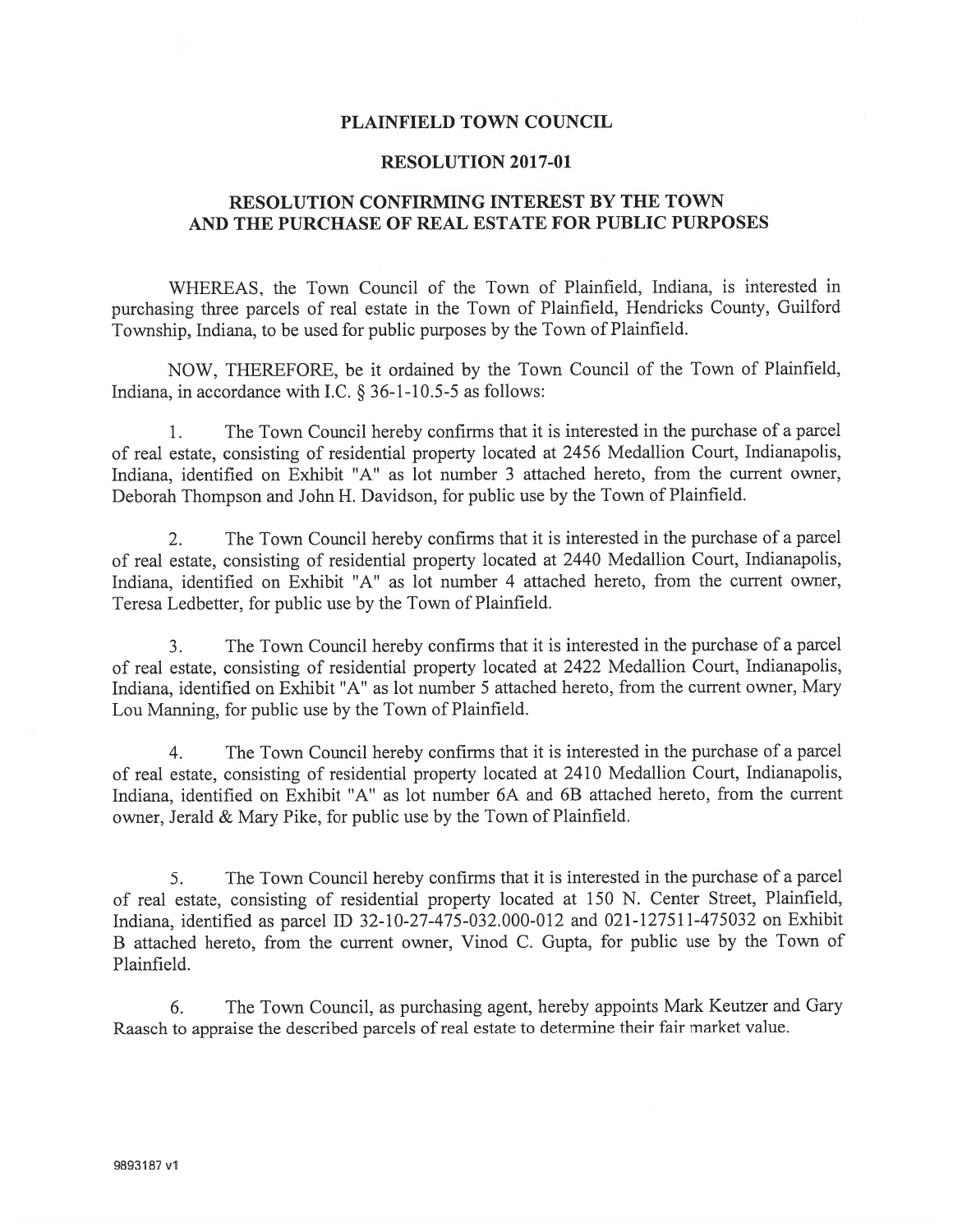7. The appraisal authorized and provided for herein shall be returned to the Town of Plainfield within thirty (30) days after the date that this Resolution is passed and adopted by the Town Council.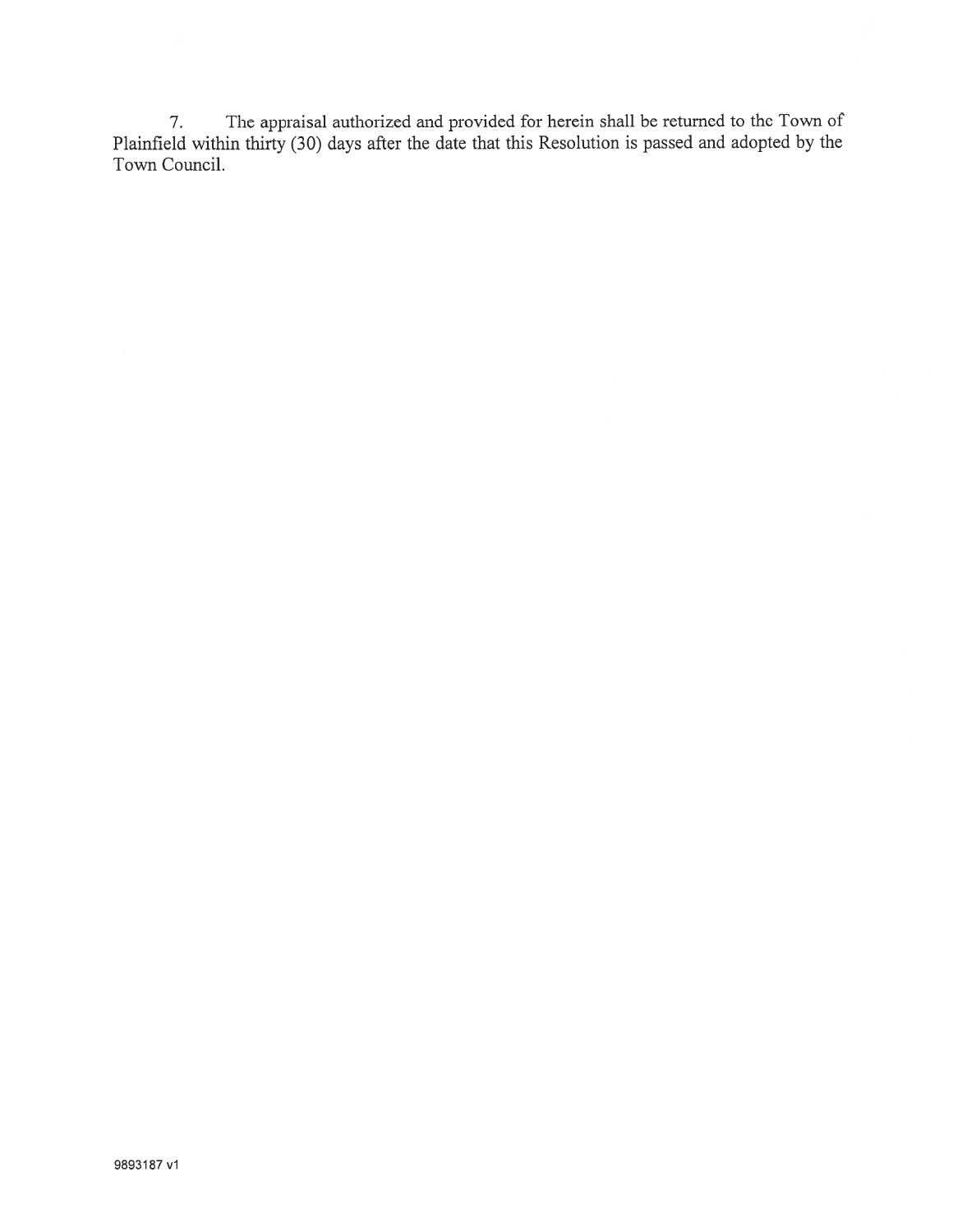ADOPTED by the Town Council of the Town of Plainfield, Indiana, this 9<sup>th</sup> day of January, 2017.

> TOWN COUNCIL TOWN OF PLAINFIELD, HENDRICKS COUNTY, INDIANA

 $K$ er

Robin G. Brandgard, President

Bill Kirchoff, Vicentesident

Kent McPhail

nce K. Angle

Dan Bridget

ATTESTED BY:

Wesley R. Bennett, Clerk/Treasurer Town of Plainfield, Indiana